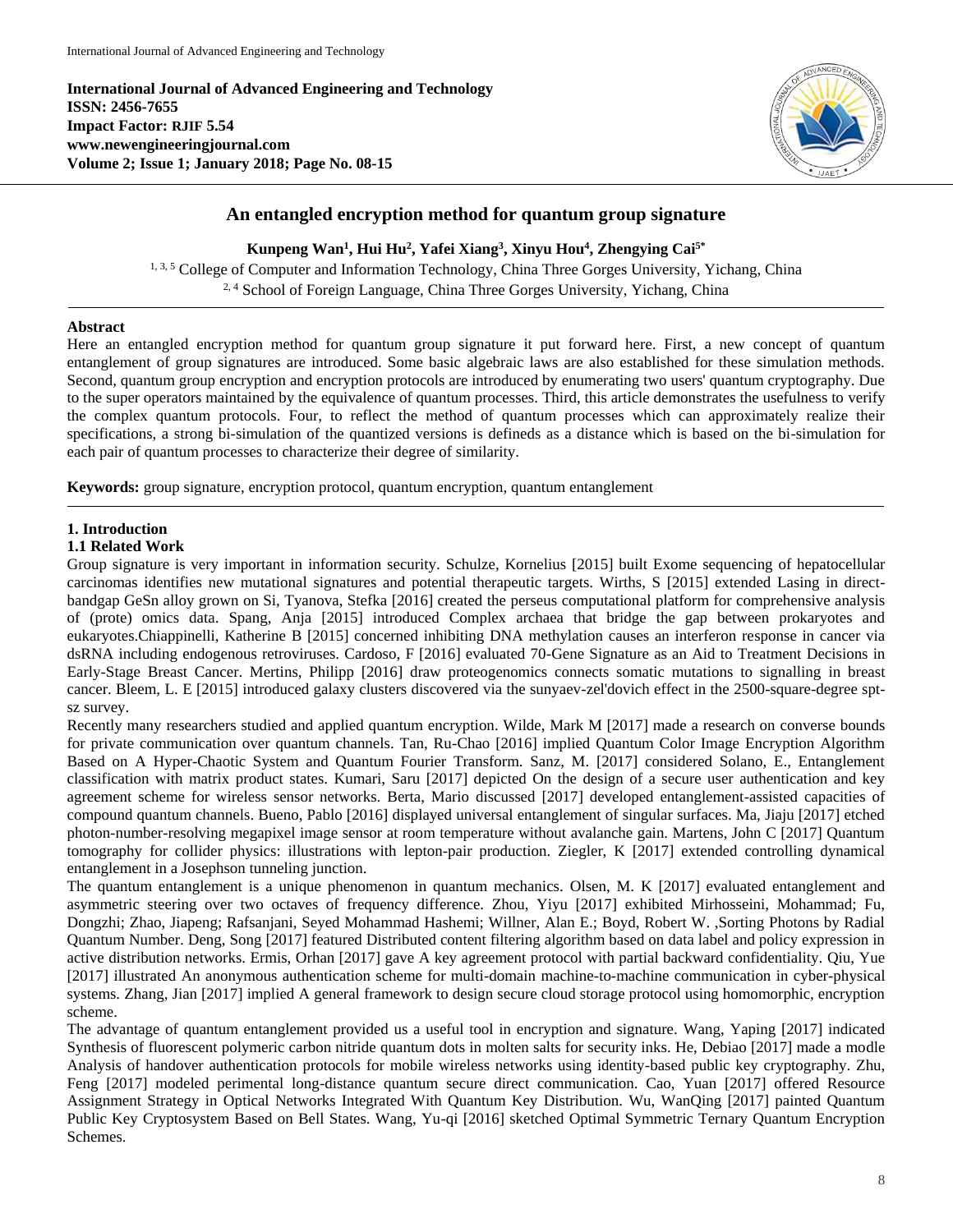#### **1.2 Organization of the Article**

Section 2 introduces the concept of quantum entanglement and the definition of variables. Section 3 describes the equivalence of quantum processes in cryptographic protocols and cryptographic quantum group signatures. Section 4 includes the actual case of entanglement encryption with quantum signature and discussion.

## **2. Entanglement between quantum processes**

Suppose there are three types of data in  $\gamma$ : Bool for booleans, real numbers Real for classical data, and qubits  $\beta$  bt for quantum data. Let  $\gamma$  Var, ranged over by  $\gamma$ , r,... and *cVar*, ranged over by x, y,... be the set of quantum variables and classical variables respectively. Assume that  $cVar$  and  $\gamma Var$  are countably infinite. Assume that a set *Exp* of classical data expressions over Real includes  $\hbar$  Var as a subset and is ranged over by  $\mathcal{G}, \mathcal{G}, \ldots$ , and a set of boolean-valued expressions *BExp*, ranged over by*b*,  $b, \ldots$ , with the usual set of boolean operators true, false,  $\neg$ ,  $\wedge$ ,  $\neg$ , and  $\rightarrow$ . Particularly, let  $\mathcal{G} \trianglelefteq \rightarrow \mathcal{G}$  be a boolean expression for any  $\mathcal{G}$ , *9* ∈ *Exp* and <sup>⊲</sup> $\triangleright$  ∈ {>, <, ≥, ≤, =}. Let *cChan* be the set of classical channel names, ranged over by  $\hbar$ , *d*,..., and *qChan* the set of quantum channel names, ranged over by c, d,... . Let *Chan* =  $\gamma$  *Chan*  $\cup$   $\gamma$  *Chan*. A relabeling function *f* is a one-to-one function from *Chan* to *Chan* such that  $f(h \text{ Chan}) \subseteq \hbar$  *Chan* and  $f(\gamma \text{ Chan}) \subseteq \gamma$  *Chan*.

When  $\gamma_1,..., \gamma_n$  are distinct quantum variables and the dimension *n* is understood, the indexed set  $\{\gamma_1,..., \gamma_n\}$  is often abbreviated to  $\tilde{\gamma}$ . Sometimes the string  $\gamma_1,..., \gamma_n$  is used to represent  $\tilde{\gamma}$ . Assume that a set of process constant schemes is ranged

over by *A*, *B*,... . Each process constant scheme *A* is assigned a non-negative integer  $ar(A)$ . If  $\widetilde{Y}$  is a tuple of distinct quantum variables with  $|\widetilde{\gamma}| = ar(A)$ , then  $A(\widetilde{\gamma})$  is called a process constant. |

*Definition 2.1 (Quantum Process).* The set of quantum processes  $\gamma$  *Proc* and the free quantum variable function  $qv$ :  $\gamma$  *Proc* 

 $\rightarrow$  2<sup>*Nar*</sup> are defined by the following rules respectively:

- 1.  $\text{nil} \in \mathcal{P}$ roc, and qv(nil) = 0;
- 2.  $A(\widetilde{\gamma}) \in \gamma Proc$ , and  $qv(A(\widetilde{\gamma})) = \widetilde{\gamma}$ ;
- 3.  $Y \mathcal{A} \in \mathcal{P}$  Proc, and  $qv(Y \mathcal{A}) = qv(\mathcal{A})$ ;
- 4.  $\hbar$ ?x.  $\theta \in \mathcal{P}$ roc, and qv( $\hbar$ ?x.  $\theta$ ) = qv( $\theta$ );
- 5.  $\hbar$ !  $\vartheta$ .  $\theta \in \gamma$ Proc, and qv( $\hbar$ !  $\vartheta$ .  $\theta$ ) = qv( $\theta$ );
- 6.  $\hbar$ ? $\gamma$ .  $\theta \in \gamma$ Proc, and qv( $\hbar$ ? $\gamma$ .  $\theta$ ) = qv( $\theta$ ) { $\gamma$ };
- 7. If  $\gamma \notin \text{qv}(\theta)$  then c! $\gamma \cdot \theta \in \gamma$ Proc, and  $\text{qv}(h! \gamma \cdot \theta) = \text{qv}(\theta) \cup \{\gamma\}$
- 8.  $\mathbb{Z}[\widetilde{\gamma}]\theta \in \gamma \operatorname{Proc}$ , and  $\operatorname{qv}(\mathbb{Z}[\widetilde{\gamma}]\theta) = \operatorname{qv}(\theta) \cup \widetilde{\gamma}$ ;
- 9.  $M[\tilde{\gamma}; x]. \theta \in \gamma Proc$ , and  $qv(M[\tilde{\gamma}; x]. \theta) = qv(\theta) \cup \tilde{\gamma}$
- 10.  $\theta + \beta \in \mathcal{P}$  Proc, and qv( $\theta + \beta$ ) = qv( $\theta$ ) Uqv( $\beta$ );
- 11. If  $qv(\theta)\bigcap qv(\beta) = \emptyset$  then  $\theta \parallel \beta \in \gamma$  Proc, and  $qv(\theta \parallel \beta) = qv(\theta)Uqv(\beta)$ ;
- 12.  $\theta$ [ f ] $\in \mathcal{P}$ roc, and qv( $\theta$ [ f]) = qv( $\theta$ );
- 13.  $\theta \setminus L \in \mathcal{P}$ roc, and qv $(\theta \setminus L) = qv(\theta)$ ;
- 14. if b then  $\theta \in \mathcal{P}$  Proc, and qv(if b then  $\theta$ ) = qv( $\theta$ )

where  $\theta$ ,  $\beta \in \gamma$  Proc,  $\hbar \in \hbar$  Chan,  $x \in \hbar$  Var,  $\hbar \in \gamma$  Chan,  $\gamma \in \gamma$  Var,  $\tilde{\gamma} \subseteq \gamma$  Var,  $e \in Exp$ , Y is the silent action,  $A(\gamma)$  is a process constant, *f* is a relabeling function,  $L \subseteq Chan$ ,  $b \in BExp$ ,  $\widetilde{\gamma}$  on the Hilbert space associated with  $\widetilde{\gamma}$ . Furthermore, as  $A(\widetilde{\gamma})$ , there is a defining equation

$$
A(\widetilde{\gamma}) = \theta. \tag{2-1}
$$

*Where*  $\theta \in \gamma$  Proc with  $qv(\theta) \subseteq \widetilde{\gamma}$  When  $\widetilde{\gamma} = \emptyset$ , we simply denote  $A(\widetilde{\gamma})$  as A.

For simplicity, only non-degenerate measurements are considered in this paper. This does not sacrifice the expression of  $\gamma$ because, as described in Section 2, non-degenerate measurements can be implemented with the aid of unitary operators, which are special cases of preserving super operators and can also be described in  $\gamma$ .

We usually define the free classical variables in quantum processes with a unique modification that  $x$  is bound by the quantum measurement prefix *M*[ $\gamma$ ; *x*]; If quantum process  $\theta$  does not contain a free cl variable,  $f$   $v(\theta) = \phi$ , it is closed.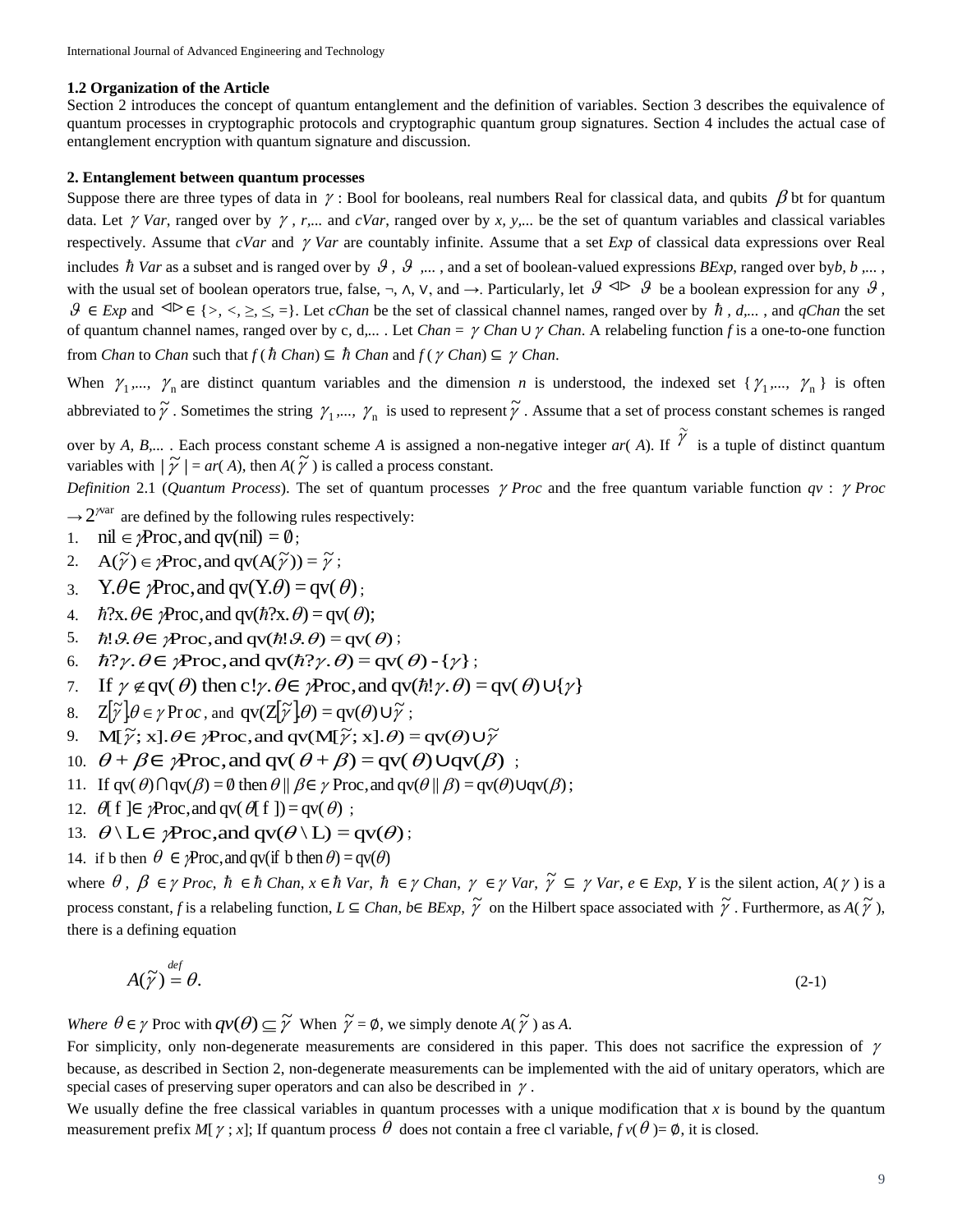*Definition* 2.2 Let  $R \subseteq Con \times Con$ , and  $N, O \in \mathcal{L}(Con)$ . A weight function for  $(N, O)$  with respect to R is a function  $S: supp(N) \times supp(N) \rightarrow [0,1]$  which satisfies

(1) For all  $C \in supp(N)$  and  $\zeta \in supp(O), \sum S(\wp, \zeta) = N(C), \sum S(\wp, \zeta) = O(\zeta);$  $\omega(\Theta)$  supp(O)  $\zeta$ ) = N(C),  $\qquad \qquad$   $\sum S(\wp, \zeta) = O(\zeta)$ ζ  $\sum S(\wp, \zeta) = N(C), \sum S(\wp,$  $\epsilon$ supp $(O)$  and  $\wp$ *S*

(2) If  $S(\varphi,\zeta) > 0$ , then  $(\varphi,\zeta) \in R$ ;

We write NRO if there exists a weight function for  $(N, 0)$  with respect to R.

**Lemma** 2.3 *Suppose* N, O,  $m \in \zeta(Con)$ , R,  $R' \subseteq Con \times Con$ .

- (1) NRO if and only if  $NR^{-1}O$ .
- (2) If **NRO** and  $OR^{-1}\omega$ , then  $N(R \circ R')\omega$ .
- (3) If  $R \subseteq R'$ , then NRO implies NR'O.

The following lemma gives an equivalent characterization of the ascending relation on  $\zeta(Con)$ , which comes directly from the original ascending relation on *Con* , independent of the weight function

#### **3. Encryption in quantum group signature**

*Definition* 3.1. The relation  $\Rightarrow \subseteq \zeta(\text{Con}) \times \zeta(\text{Con})$  is defined as the smallest relation to meet the following conditions:

(1)  $\wp \Rightarrow \wp;$ 

(2) if 
$$
\wp \xrightarrow{Y} N
$$
 and  $N \Rightarrow O$ , then  $\wp \Rightarrow O$ ;

(3) if  $N = \sum_{i \in I} \Re_i \wp_i$  and for any  $i \in I$ ,  $\wp_i \Rightarrow O_i$  for some  $O_i$  then  $N = \sum_{i \in I} \Re_i O_i$ .

As pointed out by Deng *et al*. [2005] and Desharnais *et al*. [2002, 2010], it's essential for defining weak bisimulations of probabilistic processes to combine different transitions with the same weak flag. Therefore, paragraph (3) is added to definition 3.1.

For any N,  $O \in \mathcal{L}(\text{Con})$  and  $s = \alpha_1 \cdots \alpha_n \in Act^*$ , we say that  $N$  can evolve into  $0$  by a

weak s-transition, denoted by  $N \stackrel{s}{\Rightarrow} O$ , if there exist  $N_1, \dots, N_{n+1}, O_1, \dots, O_n \in D(\text{Con})$ , such that  $N \Rightarrow N_1, N_{n+1} = O$ , and for each  $i = 1, \dots, n$ ,  $N_i \xrightarrow{\alpha_i} O_i$  and  $O_i \Rightarrow N_{i+1}$ .

Note that  $N \Rightarrow \rightarrow 0$  differs from  $N \Rightarrow O$ . For the former, the last action of every execution branch from N to O must be  $\alpha$ . However, for the latter, the action  $\alpha$  that appears in each branch is not necessarily the last. The following lemma comes directly from Proposition 3.1 in Deng *et al*. [2007].

Lemma 3.2. *If*  $N \stackrel{\circ}{\Rightarrow} O$ , and  $N = \sum_{i \in I} \Re_i N_i$  where  $\Re_i > 0$  for each  $i \in I$ , then for any

$$
i \in I, N_i \Rightarrow O_i
$$
 for some  $O_i$  such that  $O = \sum_{i \in I} \Re_i O_i$  Conversely, if for each  $i \in I, N_i \Rightarrow O_i$ ,

then 
$$
N \stackrel{\circ}{\Rightarrow} O
$$
 where  $N = \sum_{i \in I} \Re_i N_i$ ,  $O = \sum_{i \in I} \Re_i O_i$ ,  $\Re_i > 0$  for each  $i \in I$ , and  $\sum_{i \in I} \Re_i = 1$ .

By Lemma 3.4, the transitivity of weak transitions is shown.

Lemma 3.5. If  $N \Rightarrow 0$  and  $0 \Rightarrow \omega$ , then  $N \Rightarrow \omega$ .

PROOF. It can be provable by using clauses (1)-(3) in Definition 3.1 to summarize the depth of the inferred action  $N \Rightarrow 0$ : If  $0 \Rightarrow N$ , then  $N \Rightarrow \omega$  holds trivially.

Suppose  $N = \wp, \wp \xrightarrow{Y} N'$ , and  $N' \Rightarrow O$ . Then by induction, we derive  $N' \Rightarrow \omega$ . Thus  $N \Rightarrow \omega$  by definition.

Suppose  $N = \sum_{i \in I} \Re_i \wp_i$ , for any  $i \in I, \wp_i \Rightarrow O_i$  for some  $O_i$  and  $O = \sum_{i \in I} \Re_i O_i$ . Then by Lemma 3.2, we have  $O_i \Rightarrow \omega_i$  for some  $\omega_i$  such that  $\omega = \sum_{i \in I} \Re_i \omega_i$  Now by induction,  $\omega_i \Rightarrow \omega_i$ , and then  $N \Rightarrow \omega$  by Lemma 3.2.

To conclude this subsection, Lemma 3.3 can be extended to the weak transition case.

Lemma 3.6. If  $\langle \theta, T \rangle \stackrel{s}{\Rightarrow} N$ , then:

(1)  $tr(T) = tr(N);$ (2) *there exist a set of super-operators*  $\{Z_i : i \in I\}$  *and projectors*  $\{E_i : i \in I\}$ , *both acting on*  $H_{\varphi \circ (\theta \cup b \circ (s))}$ *where*   $b\upsilon(\alpha_1\cdots\alpha_n)=b\upsilon(\alpha_1)\cup\cdots b\upsilon(\alpha_n)$ ,  $\sum_{i\in I}E_i=I$  such that for any  $J\in D(H)$ ,  $\langle\theta, J\rangle\stackrel{s}{\Rightarrow}\sum\gamma_i^J\langle\theta_i, Z_i(J)\rangle$ *i I*  $\left< \theta , \mathrm{J} \right> \stackrel{\text{\tiny{S}}}{\Rightarrow} \sum_{i \in I} \gamma_{i}^{J} \left< \theta_{i} , \mathrm{Z}_{i} \right>$ *where*  $\gamma_i^{\text{J}} = tr(E_i J)$ ;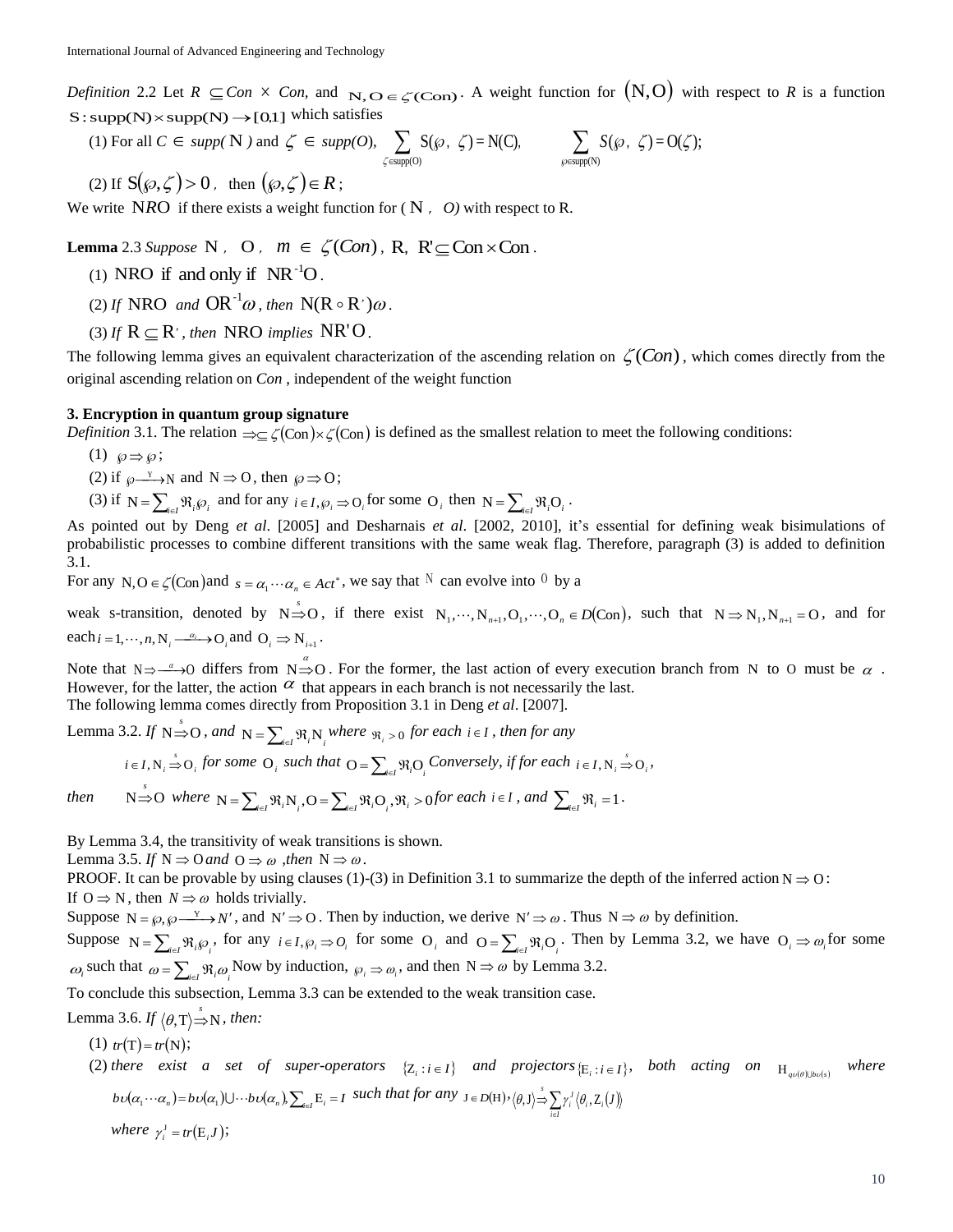(3) *for any t super-operator E acting on*  $H_{\overline{q\circ(\theta|\text{b}\circ\text{b}\circ\text{s})}}$ , we have  $\langle \theta, \mathsf{Z}(\mathsf{T}) \rangle \stackrel{s}{\Rightarrow} \mathsf{Z}(\mathsf{N})$ .

**PROOF.** Note that from Lemma 3.3 (1), if  $0 \rightarrow w \rightarrow N$  then  $tr(O) = tr(N)$ . So to prove (1), only needs to show  $tr(O) = tr(N)$  provided that  $0 \implies N$ . It can be provable by using clauses (1)-(3) in Definition 3.1 to summarize the depth of the inferred action  $N \implies 0$ : If  $0 = N$ , then  $tr(O) = tr(N)$  holds trivially.

Suppose  $_{\mathcal{O} = \langle \theta, \mathcal{T} \rangle, \langle \theta, \mathcal{T} \rangle}$  and  $\omega \Rightarrow \mathcal{N}$ . Then there exists  $_{tr}(\mathcal{N}) = tr(\omega) = tr(\mathcal{T})$ , where the first and the second equation are derived by inducting and Lemma 3.3(1) respectively.

Suppose 
$$
O = \sum_{i \in I} \Re_i \wp_i
$$
, for any  $i \in I$ ,  $\wp_i \Rightarrow O_i$  for some  $O_i$  and  $N = \sum_{i \in I} \Re_i O_i$ . Then by induction,  $tr(O_i) = tr(\wp_i)$ . Thus  $tr(N) = \sum_{i \in I} \Re_i tr(O_i) = \sum_{i \in I} \Re_i tr(\wp_i) = tr(O)$ .

Though the proofs of (2) and (3) are more complicated, the method is similar. Therefore, the detail is omitted here. Like the classical process algebra, the summation combiner cannot maintain weak bisimilarity. In order to solve this problem, the concept of equality between quantum processes based on  $\approx$  is introduced

*Definition* 3.18. Both  $\langle \theta, T \rangle$  and  $\langle \beta, J \rangle$  are considered equal, denoted by  $\langle \theta, T \rangle \ge \langle \beta, J \rangle$ , if  $q\upsilon(\theta) = q\upsilon(\beta)$ ,  $tr_{q\upsilon(\theta)}(T) = tr_{q\upsilon(\beta)}(J)$ , and:

- (1) Whenever  $\langle \theta, T \rangle \longrightarrow N$ , then  $\langle \beta, J \rangle \longrightarrow \longrightarrow N$  for some <sup>0</sup> such that for any trace- preserving super-operator <sup>Z</sup> acting on  $H_{\overline{qv(N)-\{y\}}}, Z(N) \approx Z(O)$
- (2) whenever  $\langle \theta, T \rangle \rightarrow N$  where  $\alpha$  is not a quantum input, then there exists O such that  $\langle \beta, J \rangle \rightarrow O$  and  $N \approx O$ ; and the *symmetric conditions of (1) and (2).*

For  $\theta$ ,  $\beta \in \mathcal{P}$  roc,  $\theta \cong \beta$  if and only if for any quantum state  $T \in D(H)$  and any indexed set  $\tilde{O}$  of classical values,  $\partial/\partial \phi(\tilde{\chi}) = \langle \beta | \partial/\partial \tilde{\chi} | T \rangle$  where  $\tilde{\chi} = f \nu(\theta) \cup f \nu(\beta)$ .

Note that when  $\approx$  is replaced by  $\approx$ , all weak bisimulation relations, which have been proved in the examples of previous sections, are also valid. The following properties are not difficult to show.

Theorem 3.7

- $(3) \equiv$  *is an equivalence relation*;
- (4)  $_{\theta \sim \beta}$  implies  $_{\theta \cong \beta}$ , and  $_{\theta \cong \beta}$ , implies  $_{\theta \approx \beta}$ ;

(5) *if*  $\theta \approx \beta$  then  $a.\theta \equiv a.\beta$  for  $a \in \{Y, \hbar ? \chi, \hbar ! 9, \hbar ? \gamma, \hbar ! \gamma, Z[\tilde{\gamma}], M[\tilde{\gamma}; \chi]\}$ 

(6)  $\theta \approx \beta$  if and only if  $_{\theta + \mathbf{R}} \approx \beta + \mathbf{R}$  for all  $\mathbf{R} \in \gamma$ Proc.

### **4. Examples and analysis**

To illustrate the expressiveness of  $\gamma$ , there are some examples.

*Example* 4.4. Superdense coding [Bennett and Wiesner 1992] is a quantum protocol. As long as the sender and receiver have a priori share on the maximum entangled state, by delievering one qubit two bits of classical information will be transmitted. The agreement is as follows. Make  $|\psi\rangle = (|11\rangle + |00\rangle)/\sqrt{2}$  the entangled state shared between Alice and Bob. Alice applies a Pauli operator on  $|\psi\rangle$  qubit, according to which, Alice wishes to transmit which of the four possibilities and send its qubit to BobWith the two qubits in hand, Bob performs a perfect discrimination among the possible states (they are actually the four Bell states  $\{J^i \otimes I | \psi\rangle : i = 0,1,2,3\}$  where  $a^i$  are defined in Section 2) and retrieves the information Alice has sent. What is shown is how to describe the protocol of superdense coding with  $\gamma$ . Suppose *M* is a 2-qubit measurement such that

 $\sum\nolimits_{\rm i=1}^{3}$ 3  $i = 0$  $M = \sum_{i}^{3} i \left| i \right| \left| \left\langle i \right| \right|$ , where  $\tilde{i}$  is the binary expansion of i. Suppose *CN* be the controlled-not operator and *H* Hadamard operator. Then the quantum processes participated in superdense coding protocol can be defined as follows.

$$
Alice_s = \hbar ?x. \sum_{0 \le i \le 3} (if \ x = i \ then \ J^{\dagger} [\gamma_1].\mathcal{Y}! \gamma_1.nil)
$$
  
\n
$$
Bob_s = \mathcal{Y} ? \gamma_1.CN[\gamma_1, \gamma_2].H[\gamma_1].M[\gamma_1, \gamma_2];x].d!x.nil
$$
  
\n
$$
Sdc = (Alice_s || Bob_s) \setminus \{\mathcal{Y}\}
$$
\n(4-1)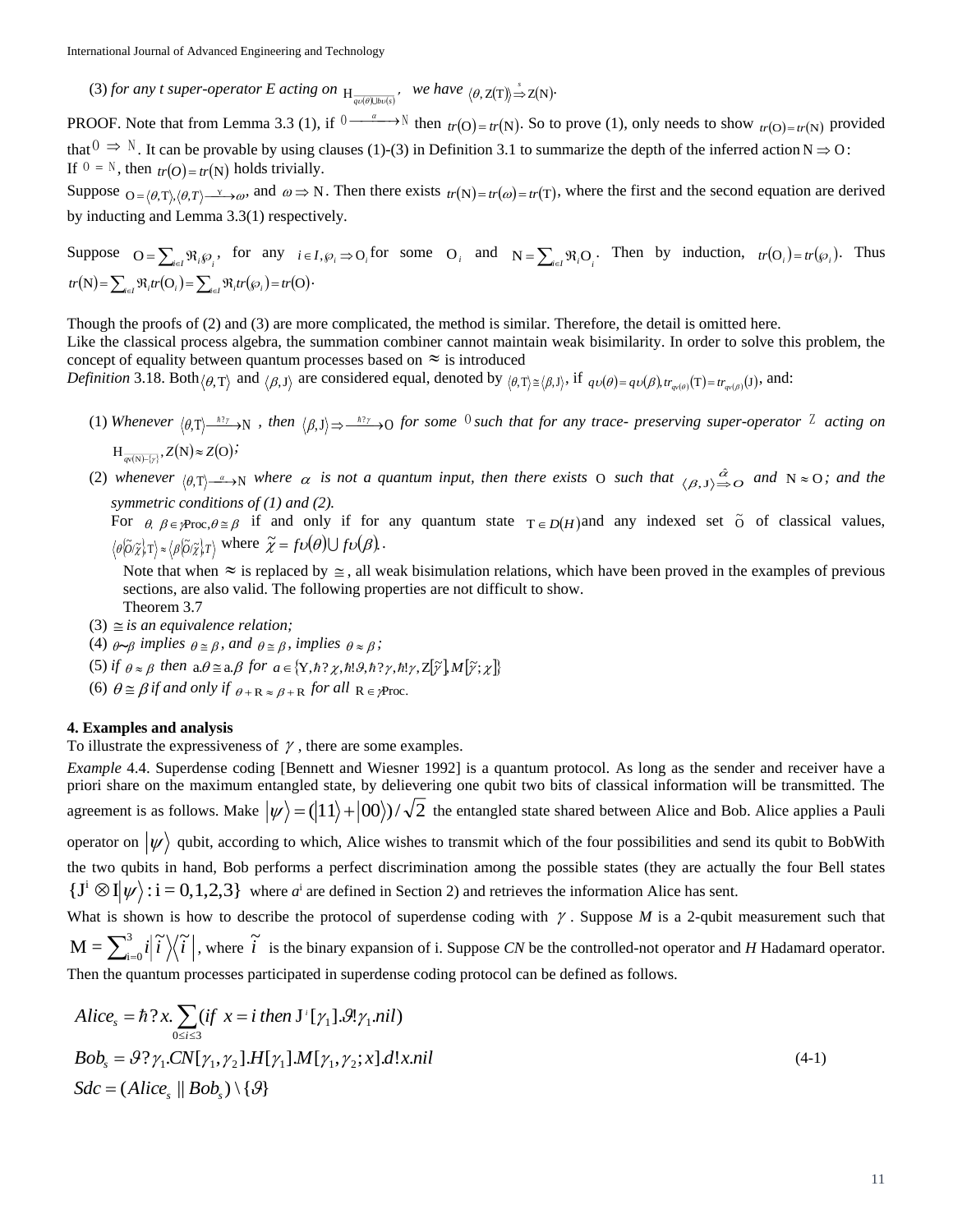For any 
$$
T \in \zeta(H \xrightarrow{\gamma_1, \gamma_2}
$$
) and  $N \in \{0,1,2,3\}$ , there exists the transition  $\langle Sdc, [\langle \psi \rangle]_{\gamma_1, \gamma_2} \otimes T \rangle$   
\n
$$
\xrightarrow{\beta \gamma \vee \rightarrow} \left\langle \left( \left( \sum_{0 \le i \le 3} (if \ O = i \ then \ J^i[\gamma_1].g_{\gamma_1.ni1}) \middle| Bob_s \right) \setminus \{\vartheta\}, [\psi] \right)_{\gamma_1, \gamma_2} \otimes T \right\rangle
$$
\n
$$
\xrightarrow{\gamma} \left\langle (\vartheta! \gamma_1.ni! \parallel Bobs) \setminus \{e\}, J^{\circ}_{\gamma_1}([\psi \rangle]) \otimes T \right\rangle
$$
\n
$$
\xrightarrow{\gamma} \left\langle \left( ni! \parallel CN[\gamma_1, \gamma_2].H[\gamma_1].M[\gamma_1, \gamma_2; x] \, d!x.ni! \right) \setminus \{\vartheta\}, ([\psi \rangle]) \otimes T \right\rangle
$$
\n
$$
\xrightarrow{\gamma} \left\langle \left( ni! \parallel H[\gamma_1].M[\gamma_1, \gamma_2; x] \, d!x.ni! \right) \setminus \{\vartheta\}, CN_{\gamma_1, \gamma_2} (J^{\circ}_{\gamma_1}([\psi \rangle])) \otimes T \right\rangle
$$
\n
$$
\xrightarrow{\gamma} \left\langle \left( ni! \parallel M[\gamma_1, \gamma_2; x] \, d!x.ni! \right) \setminus \{\vartheta\}, [\tilde{O} \rangle \right)_{\gamma_1, \gamma_2} \otimes T \right\rangle
$$
\n
$$
\xrightarrow{\gamma} \left\langle \left( ni! \parallel d!O.nil \right) \setminus \{\vartheta\}, [\tilde{O} \rangle \right)_{\gamma_1, \gamma_2} \otimes T \right\rangle
$$
\n
$$
\xrightarrow{d_{\mathcal{V}}} \left\langle \left( ni! \parallel ni! \right) \setminus \{\vartheta\}, [\tilde{O} \rangle \right)_{\gamma_1, \gamma_2} \otimes T \right\rangle
$$
\n
$$
\xrightarrow{d_{\mathcal{V}}} \left\langle \left( ni! \parallel ni! \right) \setminus \{\vartheta\}, [\tilde{O} \rangle \right)_{\gamma_1, \gamma_2} \otimes T \right
$$

*Example* 4.5. As one of the most im-portant protocols in quantum information, theory Quantum teleportation [Bennett *et al*. 1993] can transmit unknown quantum state by sending only classical information by using the maximally entangled state shared between sender and receiver. And it acts as a key compoment in many other communication protocols. The agreement is as follows. Assuming  $\ket{\psi}_{\gamma_1,\gamma_2}$  the entanglement state shared between the sender Alice and the receiver Bob, Alice and Bob respectively maintain  $\gamma I$  and  $\gamma_2$ . Let  $\gamma$  be the state of the quantum system where Alice wants to transfer to Bob. Fisrt she applies quantum control-not operations on  $\gamma$  and  $\gamma_1$  with *q* the control qubit and  $\gamma_1$  the target, then Hadamard operator *H* on  $\gamma$ . Based on the computational basis, she then measures  $\gamma$  and  $\gamma_1$ , and sends the mea-surement result to Bob. When a classical bit is received from Alice, Bob applies a Pauli operator on his qubit  $\gamma_2$  to recover the original state of  $\gamma$ .

Let M, CN, H, and  $J^i$ ,  $i = 0,...,3$  be defined similarly in Example 4.4. Then the quantum processes, which are involved in teleportation protocol, are defined as follows

$$
Alice_t = \hbar ? \gamma.CN[\gamma, \gamma_1].H[\gamma].M[\gamma, \gamma_1; x].g!x.nil
$$
  
\n
$$
Bob_t = \mathcal{G} ? \gamma_1. \sum_{0 \le t \le 3} (ifx = ithenJ^t[\gamma_2].d! \gamma_2.nil)
$$
  
\n
$$
Tel = (Alice_t || Bob_t) \setminus \{\mathcal{G}\}
$$
 (4-4)

For any 
$$
T \in \mathcal{L}(H \xrightarrow{\gamma_1, \gamma_2} \mathcal{D})
$$
, we have  
\n
$$
\langle Tel, [\psi \rangle]_{\gamma_1, \gamma_2} \otimes T \rangle
$$
\n
$$
\xrightarrow{\beta \gamma_r} \langle (CN[r, \gamma_1].H[r].M[r, \gamma_1; x].\mathcal{G}!x.nil \parallel |Bob_1 \rangle \setminus \{\beta\}, [\psi \rangle]_{\gamma_1, \gamma_2} \otimes T \rangle
$$
\n
$$
\xrightarrow{\gamma_r} \langle (H[r].M[r, \gamma_1; x].\mathcal{G}!x.nil \parallel |Bob_1 \rangle \setminus \{\beta\}, CN_{r, \gamma_1}([\psi \rangle]_{\gamma_1, \gamma_2}) \otimes T \rangle
$$
\n
$$
\xrightarrow{\gamma_r} \langle (ni \parallel M[r_1, \gamma_2; x].\mathcal{G}!x.nil \parallel Bob_1 \rangle \setminus \{\beta\}, \sum_{0 \le j \le 3} \frac{1}{4} [\tilde{j} \rangle]_{r, \gamma_1} \otimes J_{\gamma_2}^j T \rangle
$$
\n
$$
\downarrow \qquad \qquad \downarrow \qquad (90.nil \parallel Bob_1 \rangle \setminus \{\beta\}, [00 \rangle]_{r, \gamma_1} \otimes J_{\gamma_2}^j T
$$
\n
$$
\xrightarrow{\gamma_r} \boxplus J'_{\mathcal{A}} \bullet (90.nil \parallel Bob_1 \rangle \setminus \{\beta\}, [01)]_{r, \gamma_1} \otimes J_{\gamma_2}^j T
$$
\n
$$
\boxplus J'_{\mathcal{A}} \bullet (92.nil \parallel Bob_1 \rangle \setminus \{\beta\}, [10)]_{r, \gamma_1} \otimes J_{\gamma_2}^j T
$$
\n
$$
\boxplus J'_{\mathcal{A}} \bullet (93.nil \parallel Bob_1 \rangle \setminus \{\beta\}, [11)]_{r, \gamma_1} \otimes J_{\gamma_2}^j T
$$
\n
$$
\boxplus J'_{\mathcal{A}} \bullet (93.nil \parallel Bob_1 \rangle \setminus \{\beta\}, [11)]_{r, \gamma_1} \otimes J_{\gamma_2}^j T
$$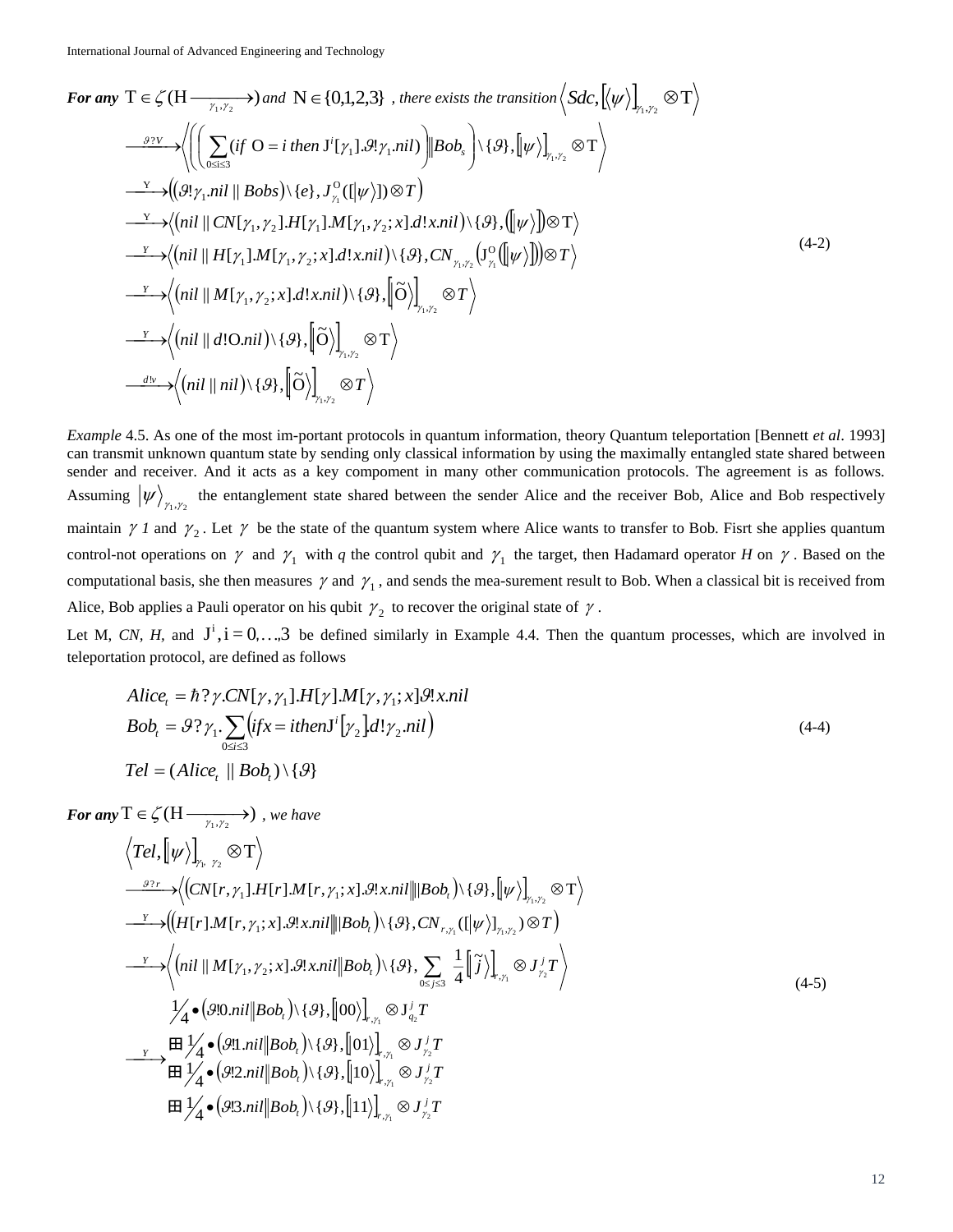**Here Eq.** (3) is calculated as follows. Notice that any  $T \in \mathcal{L}(H \longrightarrow \frac{q_1, q_2}{q_1, q_2})$  can be decomposed as  $T = \sum_{0 \le i \le 3} \gamma_i \left[ \ket{\psi_i} \right] \sim \mathfrak{T}_i$  where  $\ket{\psi_0} = |0\rangle, \ket{\psi_0} = |1\rangle, \ket{\psi_2} = \frac{(|0\rangle + |1\rangle)}{\sqrt{2}}$ , and  $\ket{\psi_3} = \frac{(|0\rangle - |1\rangle)}{\sqrt{2}}$ 2  $\frac{1}{2}$ , and  $|\psi_3\rangle = \frac{(|0\rangle - |1\rangle)}{2}$  $\langle 0 \rangle = |0 \rangle, |\psi_0 \rangle = |1 \rangle, |\psi_2 \rangle = |0 \rangle + |1 \rangle / \sqrt{2}$ , and  $|\psi_3 \rangle$  $=$   $\sqrt{v/}$  $|\psi_0\rangle = |0\rangle, |\psi_0\rangle = |1\rangle, |\psi_2\rangle = |0\rangle + |1\rangle$ //  $\Rightarrow$  and  $|\psi_3\rangle = |0\rangle - |1\rangle$ //  $\Rightarrow$  l. Then it is easy to derive that

$$
H_{r}(CN_{r,\gamma_{1}} \otimes [\Psi \rangle)_{\gamma_{1},\gamma_{2}} (\otimes T)) = \frac{\gamma_{0}}{4} [000\rangle + |011\rangle + |100\rangle + |111\rangle]_{r,\gamma_{1},\gamma_{2}} (\otimes T_{0} \n+ \frac{\gamma_{1}}{4} [001\rangle + |010\rangle + |101\rangle + |110\rangle)_{r,\gamma_{1},\gamma_{2}} (\otimes T_{1} \n+ \frac{\gamma_{2}}{4} [00 - \rangle + |01 - \rangle + |10 + \rangle + |11 + \rangle]_{r,\gamma_{1},\gamma_{2}} (\otimes T_{2} \n+ \frac{\gamma_{3}}{4} [00 - \rangle - |01 - \rangle + |10 + \rangle + |11 + \rangle]_{r,\gamma_{1},\gamma_{2}} (\otimes T_{3} \n= \frac{1}{4} [00\rangle]_{r,\gamma_{1}} (\otimes T + \frac{1}{4} [01\rangle]_{r,\gamma_{1}} (\otimes J_{\gamma_{2}}^{1}(T) \n+ \frac{1}{4} [10\rangle]_{r,\gamma_{1}} (\otimes J_{\gamma_{2}}^{2}(T) + \frac{1}{4} [11\rangle]_{r,\gamma_{1}} (\otimes J_{\gamma_{2}}^{3}(T)
$$
\n(4-6)

*Example 3,6 (Encode Quantum Circuits with*  $\gamma$ *).* There are two kinds of gates in uantum circuits. One is unitary gates and another is the quantum measurements. Now what is shown is to encode them using  $\gamma$ . For simplicity, quantum channels are allowed to input and output multiple qubits. If *n* qubits can be communicated through c at the same time, there will be the quantum channel c as  $c^n$ . That is, the quantum capacity of  $h^n$  is *n* quantum bits.

Then the unitary gate implementing  $U$  can be defined as a process constant  $\rm N(U),$   $\rm qv$ ( $N(\rm U)) = \emptyset$  , with the defining equation

$$
N(U) = \hbar^{n}\gamma\tilde{\gamma}.U[\tilde{\gamma}].d^{n}!\tilde{\gamma}.N(U) . (4-7)
$$
  
We set  $ar(N(U)) = n$ .

Then the measurement gate can be defined as

$$
M(M) = \hbar^{n}\mathcal{V}\tilde{\mathcal{V}}.M[\tilde{\mathcal{V}};X].e!x.d^{n}!\tilde{\mathcal{V}}.M(M).
$$
\n(4-8)

We set  $ar(M(M))=n$ .

For any  $T \in D(H)$ , we have

$$
\langle U(U), T \rangle \xrightarrow{\hbar^n \gamma \tilde{\tau}} \langle U[\tilde{\tau}], d^n! \tilde{r}. N(U), T \rangle
$$
  
\n
$$
\xrightarrow{\gamma} \langle d^n! \tilde{r}. N(U), U_{\tilde{\tau}} T U_{\tilde{\tau}}^+ \rangle
$$
  
\n
$$
\xrightarrow{d^n! \tilde{\tau}} \langle N(U), U_{\tilde{\tau}} T U_{\tilde{\tau}}^+ \rangle
$$
 (4-9)

And

$$
(M(M), T) \longrightarrow^{h^{n}\gamma_{\overline{f}}}\longrightarrow \left\langle M[\tilde{r}; x].\mathcal{G}!x.d^{n}!\tilde{r}.M(M), T\right\rangle
$$
  
\n
$$
\longrightarrow \mathbb{H}_{i\in I}\theta_{i} \bullet \left\langle \mathcal{G}!\lambda_{i}.d^{n}!\tilde{r}.M(M), E_{\overline{r}}^{+}TE_{\overline{r}}^{+}/\theta_{i}\right\rangle
$$
\n(4-10)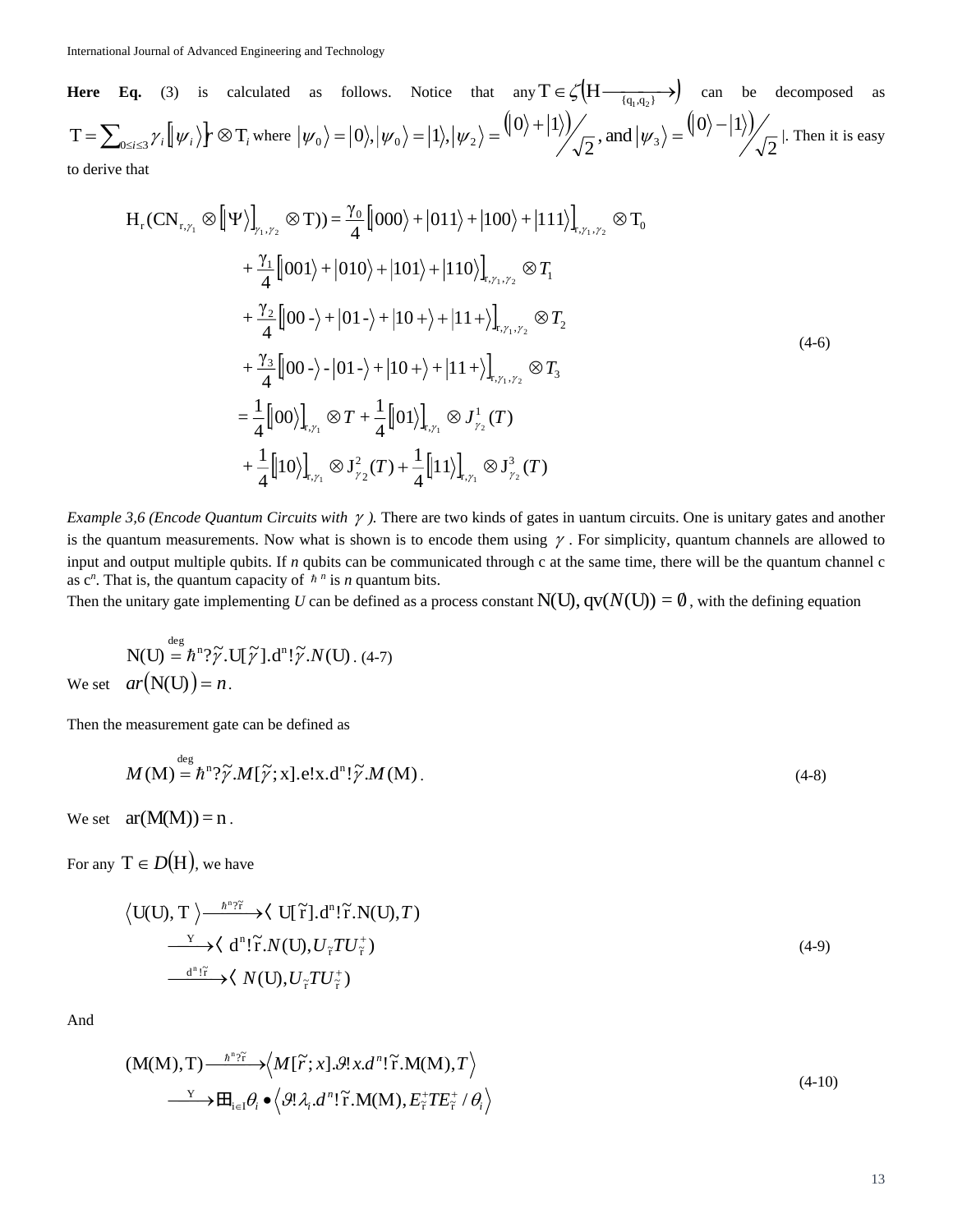where 
$$
\mathbf{M} = \sum_{i \in I} \lambda_i \mathbf{E}^i
$$
 and  $\theta_i = \text{tr}(\mathbf{E}^i_{\tilde{\tau}} \mathbf{T}) / \text{tr}(\mathbf{T})$ . Now for each  $i \in I$   
\n $(\mathcal{G}! \lambda_i \cdot \text{dn}! \cdot \mathbf{M}(\mathbf{M}), E^i_{\tilde{\tau}} \mathbf{T} E^i_{\tilde{\tau}} / \theta_i) \xrightarrow{\mathcal{J} \lambda_i} \langle d^n! \tilde{\tau} \cdot \mathbf{M}(\mathbf{M}), E^i_{\tilde{\tau}} \mathbf{T} E^i_{\tilde{\tau}} / \theta_i \rangle$   
\n $\xrightarrow{d^n \tilde{\tau}} \langle \mathbf{M}(\mathbf{M}), E^i_{\tilde{\tau}} \mathbf{T} E^i_{\tilde{\tau}} / \theta_i \rangle$  (4-11)

### **5. Conclusions and further work**

By introducing the general notion of entanglement and group signature among quantum processes, which is the Quantum Encryption in Group Signatures. The quantum cryptography of two users is also enumerated to introduce quantum group encryption and encryption protocols. Obviously, the (approximate) strong bi-simulations previously mentioned are too different since the internal behavior caused by the local quantum operations and (classical or quantum) communications also needs to be perfectly matched by a bimodulus quantum process. Take it for example. A formal model q is proposed, which is a quantum extension of classical value-transmitted that models and critically models the behavior of quantum distributed and quantum communication protocols analysis. The notion of strong / weak bi-simulations of quantum processes in q is defined and they are preserved by a variety of process builders, including parallel combinations of classical and quantum communications. These are the first consistent equivalents of process algebra proposed so far for modeling quantum communication systems. A strong approximate version of the bi-simulations is also proposed to describe the distance between two quantum processes. Though they are not strongly dual simulations, according to a variety of examples, they can fully demonstrate the expressiveness of q and techniques of proving presented in this article.

Another interesting direction that is worth researching is to expand the application scope of  $\gamma$  to model and to analyze the security of quantum cryptographic systems. The SPI calculus [Abadi and Gordon 1997] has been very successful in cryptographic protocol analysis by introducing cryptographic primitives, such as constructors for encryption and decryption. Take BB84 quantum key distribution protocol for example, a similar extension of  $\gamma$  will provide tools for analyzing quantum cryptographic protocols.

### **6. Acknowledgments**

This research was supported by the National Natural Science Foundation of China (No. 71471102), and Yichang University Applied Basic Research Project in China (Grant No. A17-302-a13).

## **7. References**

- 1. Schulze Kornelius, Imbeaud Sandrine, Letouze Eric, Alexandrov Ludmil B, Calderaro Julien, Rebouissou Sandra, *et al*. Jessica, Exome sequencing of hepatocellular carcinomas identifies new mutational signatures and potential therapeutic targets, Nature Genetics [J]. 2015; 47(5):505-u106.
- 2. Wirths S, Geiger R, von den Driesch N, Mussler G, Stoica T, Mantl S, Ikonic Z, *et al*. Lasing in direct-bandgap GeSn alloy grown on Si: Nature Photonics [J]. 2015; 9(2):88-92.
- 3. Tyanova Stefka, Temu Tikira, Sinitcyn Pavel, Carlson Arthur, Hein Marco Y, Geiger Tamar, *et al*. The Perseus computational platform for comprehensive analysis of (prote) omics data, Nature Methods [J]. 2016; 13(9):731-740.
- 4. Spang Anja, Saw Jimmy H, Jorgensen Steffen L, Zaremba-Niedzwiedzka Katarzyna, Martijn Joran, Lind Anders E, *et al*. Complex archaea that bridge the gap between prokaryotes and eukaryotes, Nature [J]. 2015; 521(7551):173- +.
- 5. Chiappinelli Katherine B, Strissel Pamela L, Desrichard Alexis, Li Huili, Henke Christine, *et al*. Inhibiting DNA Methylation Causes an Interferon Response in Cancer via dsRNA Including Endogenous Retroviruses, CELL [J]. 2015; 162(5):974-986.
- 6. Cardoso F, van't Veer LJ, Bogaerts J, Slaets L, Viale G, Delaloge S Pierga JY, *et al*. 70-Gene Signature as an Aid to Treatment Decisions in Early-Stage Breast Cancer, New England journal of medicine [J]. 2016; 375(8):717-729.
- 7. Mertins Philipp, Mani DR, Ruggles Kelly V, Gillette Michael A, Clauser Karl R, *et al*. Proteogenomics connects somatic mutations to signalling in breast cancer, Nature [J]. 2016; 534(7605):55-+.
- 8. Bleem LE, Stalder B, de Haan T, Aird KA, Allen SW, Applegate DE, *et al*. Galaxy clusters discovered via the sunyaevzel'dovich effect in the 2500-square-degree spt-sz survey, astrophysical journal supplement series [J]. 2015; 216(2), - .
- 9. Wilde Mark M, Tomamichel Marco, Berta Mario. Converse Bounds for Private Communication Over Quantum Channels, IEEE transactions on information theory [J]. 2017; 63(3):1792-1817.
- 10. Tan Ru-Chao, Lei Tong, Zhao Qing-Min, Gong Li-Hua, Zhou Zhi-Hong. Quantum Color Image Encryption Algorithm Based on A Hyper-Chaotic System and Quantum Fourier Transform, International journal of theoretical physics [J]. 2016; 55(12):5368-5384.
- 11. Sanz M, Egusquiza IL, Di Candia R, Saberi H, Lamata L, Solano E. Entanglement classification with matrix product states, Scientific Reports [J], 2017; 6.-.
- 12. Kumari Saru, Das Ashok Kumar, Wazid Mohammad, Li Xiong, Wu Fan, Choo Kim-Kwang Raymond, Khan. Muhammad Khurram, On the design of a secure user authentication and key agreement scheme for wireless sensor networks, concurrency and computation-practice & experience [J]. 2017; 29(23), - .
- 13. Berta Mario, Gharibyan Hrant. Walter, Michael, Entanglement-Assisted Capacities of Compound Quantum Channels, IEEE transactions on information theory [J]. 2017; 63(5):3306-3321.